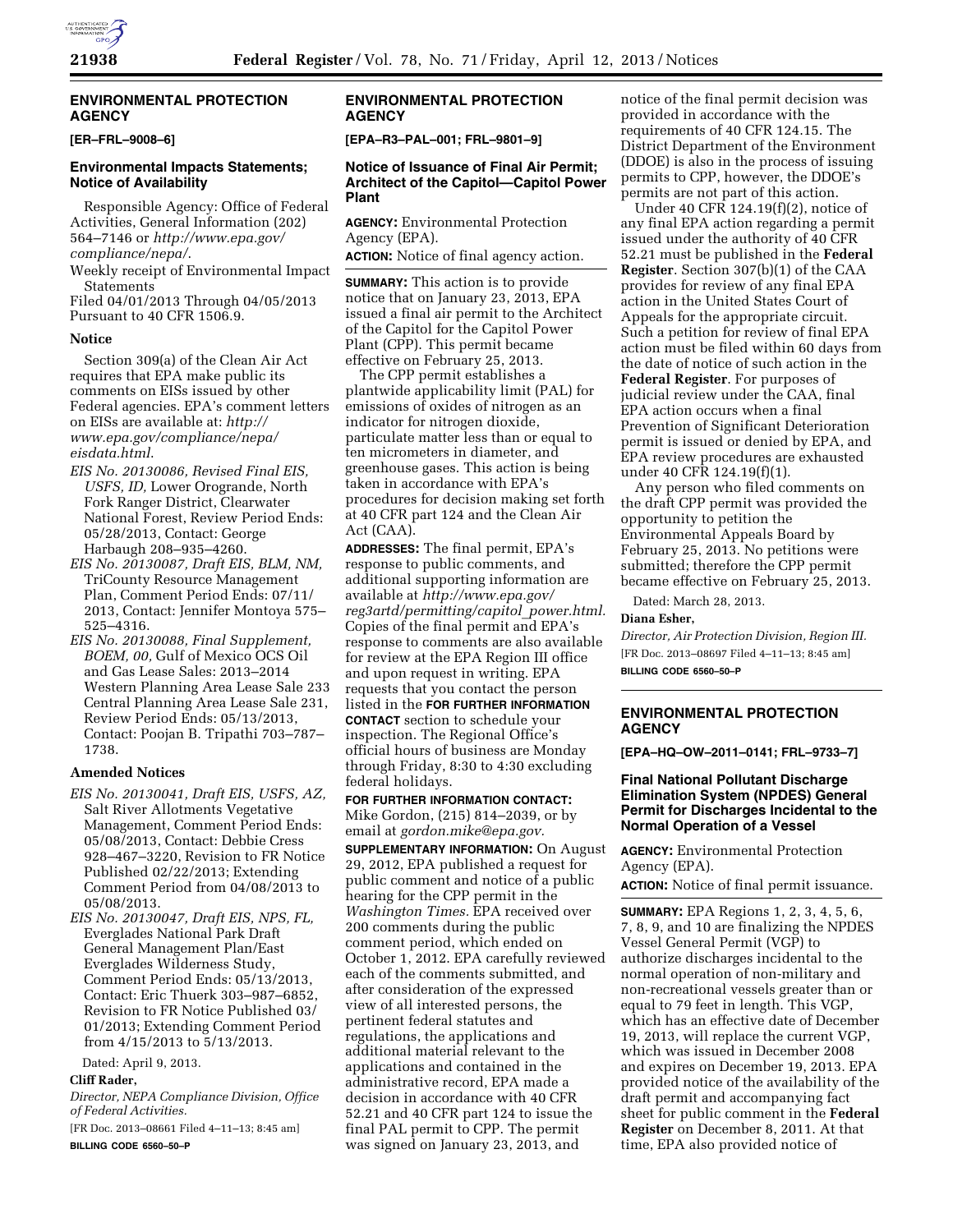availability of the draft small Vessel General Permit, on which the Agency has not yet taken final action. **DATES:** This permit is effective on December 19, 2013.

In accordance with 40 CFR part 23, this permit shall be considered issued for the purpose of judicial review on the day 2 weeks after **Federal Register**  publication. Under section 509(b) of the Clean Water Act, judicial review of this general permit can be had by filing a petition for review in the United States Court of Appeals within 120 days after the permit is considered issued for purposes of judicial review. Under section 509(b)(2) of the Clean Water Act, the requirements in this permit may not be challenged later in civil or criminal proceedings to enforce these requirements. In addition, this permit may not be challenged in other agency proceedings. Deadlines for submittal of notices of intent are provided in Part 1.5 of the VGP. This permit also provides additional dates for compliance with the terms of this permit.

**FOR FURTHER INFORMATION CONTACT:** For further information on the VGP, contact Ryan Albert at 202–564–0763 or Juhi Saxena at 202–564–0719, or at EPA Headquarters, Office of Water, Office of Wastewater Management, Mail Code 4203M, 1200 Pennsylvania Ave. NW., Washington DC 20460; or email at *[vgp@epa.gov.](mailto:vgp@epa.gov)* 

### **SUPPLEMENTARY INFORMATION:** This supplementary information is organized as follows:

#### **Table of Contents**

- I. General Information
- A. Does this action apply to me?
- B. How can I get copies of this document and other related information?
- C. Public Outreach: Public Hearings and Public Meetings, Webcasts D. Who are the EPA regional contacts for
- the permit?
- II. Background of Permit
	- A. Statutory and Regulatory History
	- B. The 2008 VGP
	- C. National Research Council and Science Advisory Board Ballast Water Studies
- III. Scope and Applicability of the 2013 VGP A. CWA Section 401 Certification and
	- Coastal Zone Management Act
	- B. Geographic Coverage of VGP
	- C. Categories of Vessels Covered Under VGP
	- D. Summary of the VGP and Significant Changes from the Proposed VGP
- IV. Analysis of Economic Impacts of VGP
- V. Executive Orders 12866 and 13563

#### **I. General Information**

# *A. Does this action apply to me?*

This action applies to vessels operating in a capacity as a means of transportation that have discharges

incidental to their normal operation into waters subject to this permit, except recreational vessels as defined in Clean Water Act section 502(25) and vessels of the Armed Forces as defined in Clean Water Act section 312(a)(14). For a discussion of applicability of this permit to fishing vessels greater than 79 feet in length and to ballast water discharges regardless of length, see section II.A below. Affected vessels are henceforth referred to as non-military, nonrecreational vessels. Unless otherwise excluded from coverage by Part 6 of the VGP, the waters subject to this permit are waters of the U.S. as defined in 40 CFR 122.2. That provision defines 'waters of the U.S." as certain inland waters and the territorial sea, which extends three miles from the baseline. More specifically, CWA section 502(8) defines ''territorial seas'' as ''the belt of the seas measured from the line of the ordinary low water along that portion of the coast which is in direct contact with the open sea and the line marking the seaward limit of inland waters, and extending seaward a distance of three miles.'' Note that the Clean Water Act (CWA) does not require NPDES permits for vessels or other floating craft operating as a means of transportation beyond the territorial seas, i.e., in the contiguous zone or ocean as defined by the CWA sections 502(9), (10). *See* CWA section 502(12) and 40 CFR 122.2 (definition of ''discharge of a pollutant''). This permit, therefore, does not apply in such waters.

Non-military, non-recreational vessels greater than 79 feet in length operating in a capacity as a means of transportation that need NPDES coverage for their incidental discharges will generally be covered under the VGP.

#### *B. How can I get copies of this document and other related information?*

1. *Docket.* EPA has established an official public docket for this action: Docket ID No. EPA–HQ–OW–2011– 0141. The official public docket is the collection of materials for the final permit. It is available for public viewing at the Water Docket in the EPA Docket Center, (EPA/DC) EPA West, Room 3334, 1301 Constitution Ave. NW., Washington, DC 20460. Although all documents in the docket are listed in an index, some information is not publicly available, *i.e.,* Confidential Business Information (CBI) or other information whose disclosure is restricted by statute. Publicly available docket materials are available electronically through *[http://](http://www.regulations.gov)  [www.regulations.gov](http://www.regulations.gov)* and in hard copy at the EPA Docket Center Public Reading Room, open from 8:30 a.m. to

4:30 p.m., Monday through Friday, excluding legal holidays. The telephone number for the Public Reading Room is (202) 566–1744 and the telephone number for the Water Docket is (202) 566–2426. Please note that EPA is in the process of uploading materials in to the docket and expects to be finished with that process by two weeks from the date of publication of this document in the **Federal Register**.

2. *Electronic Access.* You may access this **Federal Register** document electronically at *[www.federalregister.gov.](http://www.federalregister.gov)* An electronic version of the public docket is available through the Federal Docket Management System (FDMS) found at *[http://](http://www.regulations.gov)* 

*[www.regulations.gov.](http://www.regulations.gov)* You may use the FDMS to view public comments, access the index listing of the contents of the official public docket, and to access those documents in the public docket that are available electronically. Once at the Web site, enter the appropriate Docket ID No. in the ''Search'' box to view the docket.

Certain types of information will not be placed in the EPA dockets. Information claimed as CBI and other information whose disclosure is restricted by statute, which is not included in the official public docket, will not be available for public viewing in EPA's electronic public docket. EPA policy is that copyrighted material will not be placed in EPA's electronic public docket but will be available only in printed, paper form in the official public docket. Although not all docket materials may be available electronically, you may still access any of the publicly available docket materials through the docket facility identified in this section.

*3. Response to public comments.* EPA received 5,486 comments on the proposed VGP from the shipping industry, States, Tribes, environmental groups, foreign governments and the public. EPA has responded to all comments received and has included these responses in a separate document in the public docket for this permit. See the document titled *Proposed VGP: EPA's Response to Public Comments.* 

# *C. Public Outreach: Public Hearings and Public Meetings, Webcasts*

Because EPA anticipated a significant degree of public interest in the draft VGP, EPA held a public hearing on Wednesday January 11, 2012 to receive public comment and answer questions concerning the draft permit. The hearing was held at EPA East Room 1153, 1201 Constitution Ave. NW., Washington DC 20460. In addition, EPA held a public meeting on Monday January 23, 2012, at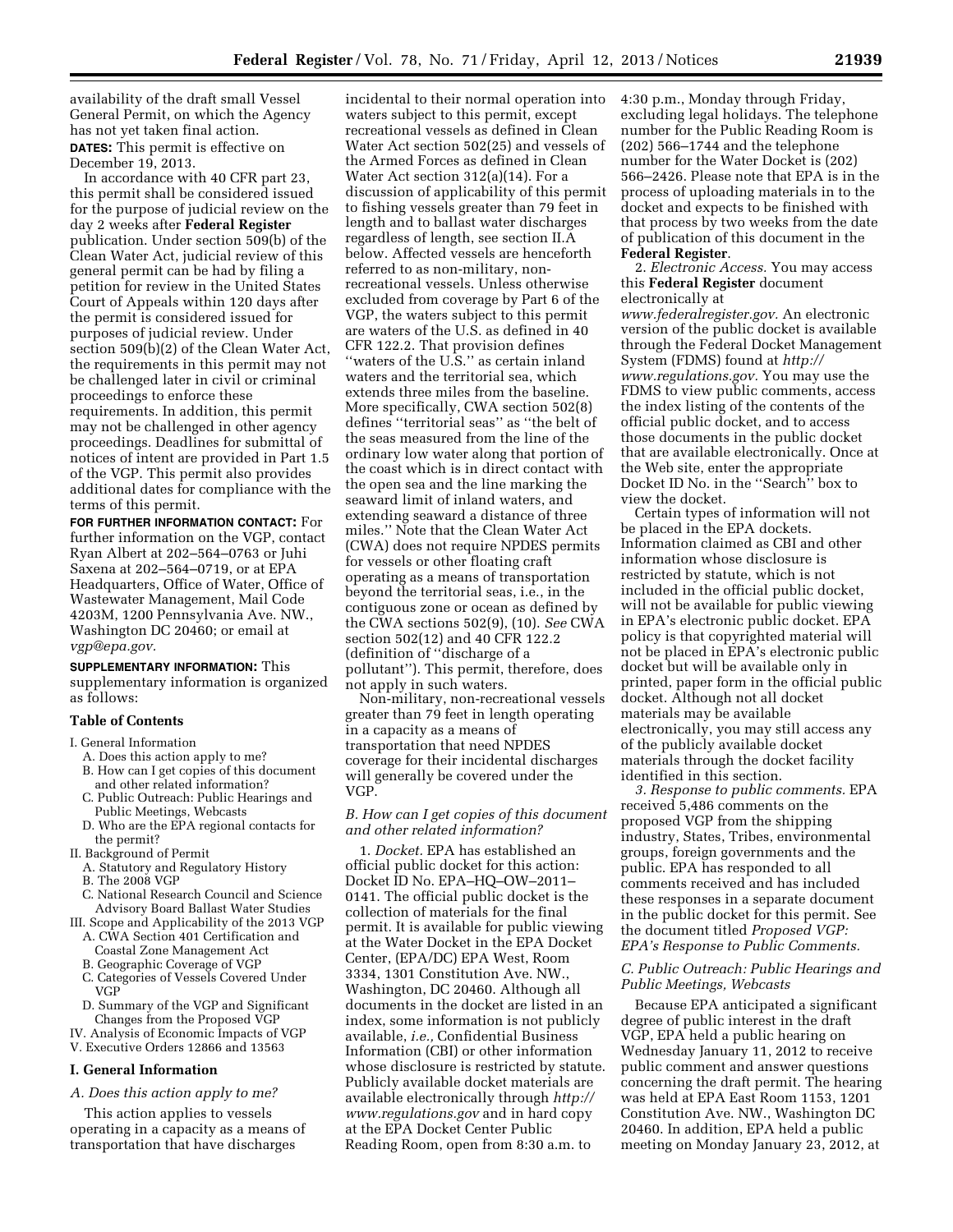the Ralph H. Metcalfe Federal Building, Room 331, 77 West Jackson Blvd., Chicago IL 60604. The purpose of those meetings was to present the proposed requirements of the draft VGP and the basis for those requirements, as well as to answer questions concerning the draft permit. The public meetings and public hearing were attended by a wide variety of stakeholders including representatives from industry, government agencies, and environmental organizations. In addition, EPA held a webcast on January 19, 2012 and two Question and Answer sessions on January 31 and February 7, 2012 to provide information on the proposed permit and to answer questions from interested parties that were unable to attend the public meetings or hearing.

# *D. Who are the EPA regional contacts for this permit?*

For EPA Region 1, contact John Nagle at US EPA, Region 1, New England/ Office of Ecosystem Protection, 5 Post Office Square, Suite 100, Mail Code: OEP 06–1, Boston, MA 02109–3912; or at tel.: (617) 918–1054; or email at *[nagle.john@epa.gov.](mailto:nagle.john@epa.gov)* 

For EPA Region 2, contact Sieglinde Pylypchuk at US EPA, Region 2, 290 Broadway, 24th Floor, New York, NY 10007–1866; or at tel.: (212) 637–4133; or email at

*[pylypchuk.sieglinde@epa.gov.](mailto:pylypchuk.sieglinde@epa.gov)* For Puerto Rico, contact Sergio Bosques at tel.: (787) 977–5838; or email at *[bosques.sergio@epa.gov.](mailto:bosques.sergio@epa.gov)* 

For EPA Region 3, contact Mark Smith at US EPA, Region 3, 1650 Arch St., Mail Code: 3WP41, Philadelphia, PA 19103–2029, or at tel.: (215) 814– 3105; or email at *[smith.mark@epa.gov.](mailto:smith.mark@epa.gov)* 

For EPA Region 4, contact Marshall Hyatt at US EPA, Region 4 Water Protection Division, Atlanta Federal Center, 61 Forsyth St. SW., Atlanta, GA 30303–3104; or at tel.: (404) 562–9304; or email at *[hyatt.marshall@epa.gov](mailto:hyatt.marshall@epa.gov)* 

For EPA Region 5, contact Sean Ramach at US EPA, Region 5, 77 W Jackson Blvd., Mail Code: WN16J, Chicago, IL 60604–3507; or at tel.: (312) 886–5284; or email at *[ramach.sean@epa.gov.](mailto:ramach.sean@epa.gov)* 

For EPA Region 6, contact Jenelle Hill at U.S. EPA, Region 6, 1445 Ross Ave., Suite 1200, Dallas, TX 75202–2733; or at tel.: (214) 665–9737; or email at *[hill.jenelle@epa.gov.](mailto:hill.jenelle@epa.gov)* 

For EPA Region 7, contact Alex Owutaka at U.S. EPA Region 7, 11201 Renner Boulevard, Lenexa, Kansas 66219; or at tel.: (913) 551–7584; or email at *[owutaka.alex@epa.gov.](mailto:owutaka.alex@epa.gov)* 

For EPA Region 8, contact Lisa Luebke at US EPA, Region 8, 1595 Wynkoop St., Mail Code: 8P–W–WW, Denver, CO 80202–1129; or at tel.: (303) 312–6256; or email at *[luebke.lisa@epa.gov.](mailto:luebke.lisa@epa.gov)* 

For EPA Region 9, contact Eugene Bromley at US EPA, Region 9, 75 Hawthorne St., San Francisco, CA 94105–3901; or at tel.: (415) 972–3510; or email at *[bromley.eugene@epa.gov.](mailto:bromley.eugene@epa.gov)* 

For EPA Region 10, contact Cindi Godsey at US EPA, Region 10, 222 W 7th Ave., Box 19, Anchorage, AK 99513; or at tel.: (907) 271–6561; or email at *[godsey.cindi@epa.gov.](mailto:godsey.cindi@epa.gov)* 

### **II. Background of Permit**

#### *A. Statutory and Regulatory History*

The Clean Water Act (CWA) section 301(a) provides that ''the discharge of any pollutant by any person shall be unlawful'' unless the discharge is in compliance with certain other sections of the Act. 33 U.S.C. 1311(a). The CWA defines ''discharge of a pollutant'' as ''(A) any addition of any pollutant to navigable waters from any point source, (B) any addition of any pollutant to the waters of the contiguous zone or the ocean from any point source other than a vessel or other floating craft.'' 33 U.S.C. 1362(12). A ''point source'' is a ''discernible, confined and discrete conveyance'' and includes a ''vessel or other floating craft.'' 33 U.S.C. 1362(14).

The term ''pollutant'' includes, among other things, ''garbage \* \* \* chemical wastes \* \* \* and industrial, municipal, and agricultural waste discharged into water.'' The Act's definition of ''pollutant'' specifically excludes ''sewage from vessels or a discharge incidental to the normal operation of a vessel of the Armed Forces'' within the meaning of CWA section 312. 33 U.S.C. 1362(6).

One way a person may discharge a pollutant without violating the CWA section 301 prohibition is by obtaining authorization to discharge (referred to herein as ''coverage'') under a CWA section 402 National Pollutant Discharge Elimination System (NPDES) permit (33 U.S.C. 1342). Under CWA section 402(a), EPA may ''issue a permit for the discharge of any pollutant, or combination of pollutants, notwithstanding section 1311(a)'' upon certain conditions required by the Act.

EPA issued the original VGP in response to a District Court ruling which vacated a longstanding regulatory exemption for discharges incidental to the normal operation of vessels at 40 CFR 122.3(a). *Northwest Envtl. Advocates et al.* v. *United States EPA,*  2006 U.S. Dist. LEXIS 69476 (N.D. Cal. 2006). EPA developed the VGP to regulate incidental discharges from

vessels operating in a capacity as a means of transportation. That permit was issued on December 18, 2008, with an effective date of December 19, 2008. 73 FR79,473 (Dec. 29, 2008). Subsequently, the U.S. District Court for the Northern District of California issued an order providing that ''the exemption for discharges incidental to the normal operation of a vessel, contained in 40 CFR 122.3(a), is vacated as of February 6, 2009.'' *Northwest Environmental Advocates et al.* v. *United States EPA,* No. C 03–05760–SI (December 17, 2008). Therefore, the date when the regulated community was required to comply with the VGP was February 6, 2009.

On July 31, 2008 Congress enacted Public Law 110–299, which generally prohibited NPDES permitting for discharges incidental to the normal operation of commercial fishing vessels (regardless of size) and those other nonrecreational vessels less than 79 feet in length for two years from enactment. This moratorium was subsequently extended to December 18, 2013, by Public Law 111–215. On December 20, 2012, President Obama signed the Coast Guard and Maritime Transportation Act of 2012, which extends the expiration date of the moratorium from December 18, 2013 to December 18, 2014. § 703 of Public Law 112–213. That moratorium does not include ballast water discharges. Therefore, commercial fishing vessels that are greater than 79 feet and do not have ballast water discharges will, barring further legislative action, not be required to seek coverage under the VGP until the moratorium expires on December 18, 2014. That moratorium also does not apply to other incidental discharges, which on a case-by-case basis, EPA or the State, as appropriate, determines contribute to a violation of water quality standards or pose an unacceptable risk to human health or the environment.

The original legislation called for EPA to study the relevant discharges and submit a report to Congress. EPA finalized this Report to Congress, entitled ''Study of Discharges Incidental to Normal Operation of Commercial Fishing Vessels and Other Non-Recreational Vessels Less Than 79 Feet'' in August 2010, and it can be viewed at: *[http://cfpub.epa.gov/npdes/vessels/](http://cfpub.epa.gov/npdes/vessels/background.cfm) [background.cfm.](http://cfpub.epa.gov/npdes/vessels/background.cfm)* 

#### *B. The 2008 VGP*

The 2008 VGP addresses 26 potential vessel discharge streams by establishing effluent limits, including Best Management Practices (BMPs), to control the discharges of waste streams and constituents found in those waste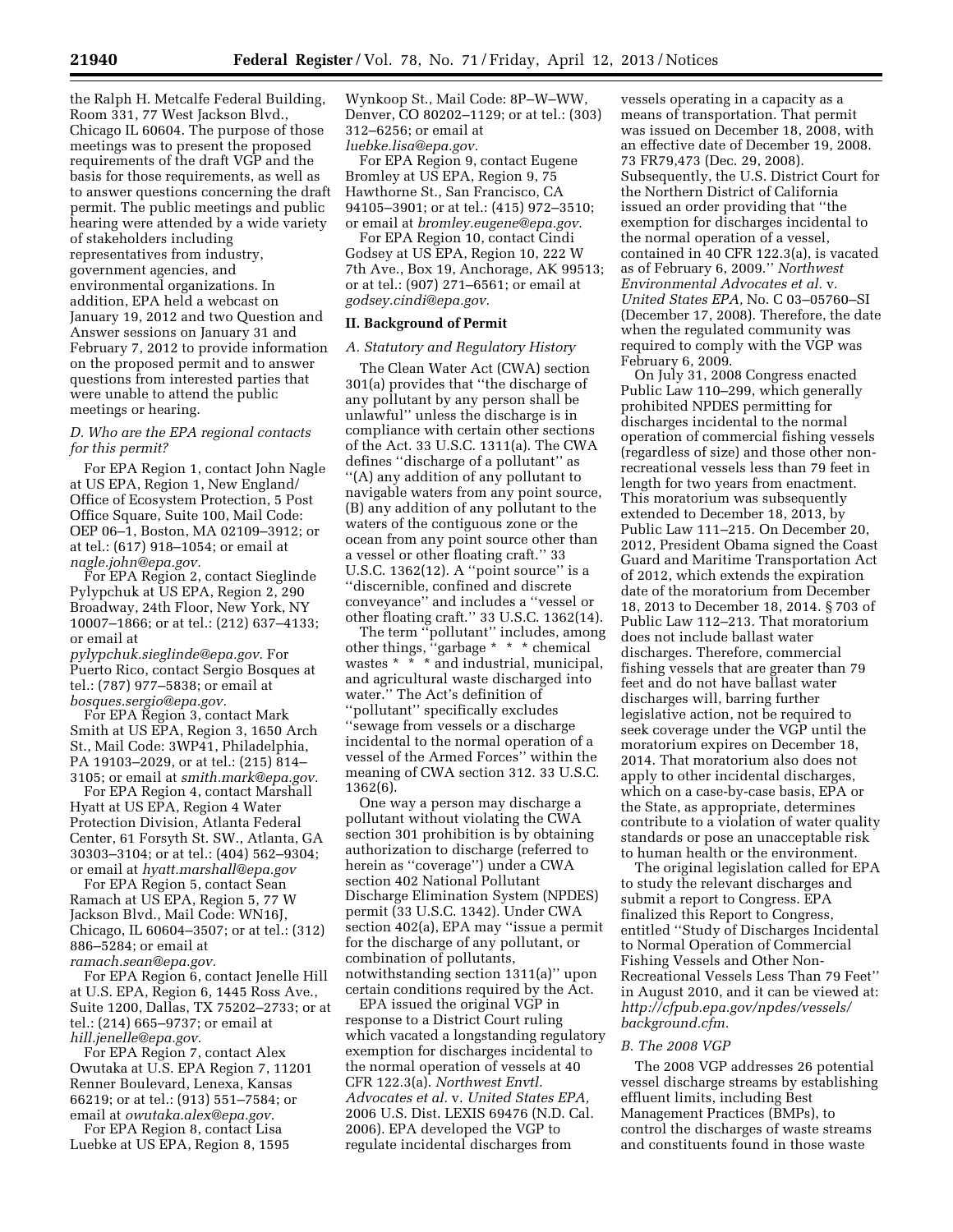streams. For these discharges, the permit establishes effluent limits pertaining to the constituents found in the effluent and BMPs designed to decrease the amount of constituents entering the waste stream. A vessel might not produce all of these discharges, but a vessel owner or operator is responsible for meeting the applicable effluent limits and complying with all the effluent limits for every listed discharge that the vessel produces.

To obtain authorization, the owner or operator of a vessel that is either 300 or more gross registered tons or has the capacity to hold or discharge more than 8 cubic meters (2113 gallons) of ballast water is required to submit a Notice of Intent (NOI) to receive permit coverage, beginning six months after the permit's issuance date, but no later than nine months after the permit's issuance date. Owners or operators of vessels that meet the applicable eligibility requirements for permit coverage but are not required to submit an NOI, including vessels less than 300 gross registered tons with no more than 8 cubic meters of ballast water capacity are automatically authorized by the permit to discharge according to the permit requirements.

The 2008 VGP requires owners or operators of vessels to conduct routine self-inspections and monitoring of all areas of the vessel that the permit addresses. The routine self-inspections are required to be documented in the ship's logbook. Analytical monitoring of certain discharges is required for certain types of vessels. The VGP also requires owners or operators of vessels to conduct comprehensive annual vessel inspections, to ensure even the hard-toreach areas of the vessel are inspected for permit compliance. If the vessel is placed in dry dock while covered under the permit, a dry dock inspection and report is required to be completed. Additional monitoring requirements are imposed on owners or operators of certain classes of vessels, based on their unique characteristics.

For additional information on the 2008 VGP, please go to *[www.epa.gov/](http://www.epa.gov/npdes)  [npdes](http://www.epa.gov/npdes)* or see Docket ID. No. EPA–HQ– OW–2008–0055 at *[www.regulations.gov.](http://www.regulations.gov)* 

### *C. National Research Council and Science Advisory Board Ballast Water Studies*

As part of its strategy for improving the Agency's understanding of ballast water discharges, EPA, in partnership with the United States Coast Guard, commissioned two ballast water studies from highly respected, independent scientific entities. EPA commissioned these studies in order to produce the

best possible scientific compendium of ballast water information relevant to the development of today's VGP. EPA commissioned these studies to help inform the Agency's decisions about what effluent limits to set for ballast water discharges.

The first study was led by the National Research Council (which functions under the auspices of the National Academy of Sciences (NAS), the National Academy of Engineering, and the Institute of Medicine) and addressed how to assess risk to water quality associated with ballast water discharges (NAS, 2011). For a copy of the NAS report, please go to: *[http://](http://www.nap.edu/catalog.php?record_id=13184) [www.nap.edu/catalog.php?record](http://www.nap.edu/catalog.php?record_id=13184)*\_*id= [13184](http://www.nap.edu/catalog.php?record_id=13184)*. The second study was led by EPA's autonomous Science Advisory Board (SAB) and evaluated the status of ballast water treatment technologies. For a copy of the SAB report, please see: *[http://yosemite.epa.gov/sab/sab](http://yosemite.epa.gov/sab/sabproduct.nsf/fedrgstr_activites/BW%20discharge!OpenDocument&TableRow=2.3#2) [product.nsf/fedrgstr](http://yosemite.epa.gov/sab/sabproduct.nsf/fedrgstr_activites/BW%20discharge!OpenDocument&TableRow=2.3#2)*\_*activites/BW%20 [discharge!OpenDocument&Table](http://yosemite.epa.gov/sab/sabproduct.nsf/fedrgstr_activites/BW%20discharge!OpenDocument&TableRow=2.3#2) [Row=2.3#2.](http://yosemite.epa.gov/sab/sabproduct.nsf/fedrgstr_activites/BW%20discharge!OpenDocument&TableRow=2.3#2)* 

# **III. Scope and Applicability of the 2013 VGP**

# *A. CWA Section 401 Certification and Coastal Zone Management Act*

EPA may not issue a permit authorizing discharges into the waters of a State until that State has granted certification under CWA section 401 or has waived its right to certify (or been deemed to have waived). 33 U.S.C. 1341(a)(1); 40 CFR 124.53(a). EPA gave each State, Tribe, and Territory as applicable over 9 months to certify, well over the 60 day regulatory norm for NPDES permits. EPA found that this 401 certification had unusual circumstances which warranted additional time (e.g., the permits regulate discharges of mobile point sources; they have broad applicability to the waters of every State and Tribe in the country). If a State believed that any permit condition(s) more stringent than those contained in the draft permits were necessary to meet the applicable requirements of either the CWA or State law, the State had an opportunity to include those condition(s) in its certification. 40 CFR 124.53(e)(1). A number of States provided such conditions in their certifications, and EPA has added them to the VGP pursuant to CWA section 401(d). 33 U.S.C. 1341(d).

Similarly, EPA may not authorize discharges under a general permit into waters of a State if the State objects with EPA's National Consistency Determination, pursuant to the regulations implementing of the Coastal Zone Management Act (''CZMA''),

specifically the regulations at 15 CFR 930.31(d) and 930.36(e). If the State coastal zone management agency objects to the general permit, then the general permit is not available for use by potential general permit users in that State unless the applicant who wants to use the general permit provides the State agency with the applicant's consistency determination and the State agency concurs. 15 CFR 930.31(d). NOAA has explained that ''a State objection to a consistency determination for the issuance of a general permit would alter the form of CZMA compliance required, transforming the general permit into a series of case by case CZMA decisions and requiring an individual who wants to use the general permit to submit an individual consistency certification to the State agency in compliance with 15 CFR part 930.'' 71 FR 788, 793.

# *B. Geographic Coverage of VGP*

The permit is applicable to discharges incidental to the normal operation of a vessel (identified in Part 1.2 of the VGP and section 3.5 of the VGP fact sheet) into waters subject to this permit, which means ''waters of the U.S.'' as defined in 40 CFR 122.2, except as otherwise excluded by Part 6 of the permit. This includes the territorial seas, defined in section 502(8) of the CWA, extending to three miles from the baseline. *Pacific Legal Foundation* v. *Costle,* 586 F.2d 650, 655–656 (9th Cir. 1978); *Natural Resources Defense Council, Inc.* v. *U.S. EPA,* 863 F.2d 1420, 1435 (9th Cir. 1988).

The general permit will cover vessel discharges into the waters of the U.S. in all states and territories, regardless of whether a state is authorized to implement other aspects of the NPDES permit program within its jurisdiction, except as otherwise excluded by Part 6 of the VGP. While, pursuant to CWA section 402(c), EPA typically is required to suspend permit issuance in authorized states, EPA may issue NPDES permits in authorized states for discharges incidental to the normal operation of a vessel because section 402(c)(1) of the Clean Water Act prohibits EPA from issuing permits in authorized states only for ''those discharges subject to [the state's authorized] program.'' Discharges formerly excluded under 40 CFR 122.3 are not ''subject to'' authorized state programs. The vessel discharges that will be covered by the permit are discharges formerly excluded from NPDES permitting programs under 40 CFR 122.3. (See discussion of the vacatur of this exclusion above.) Therefore the discharges at issue are not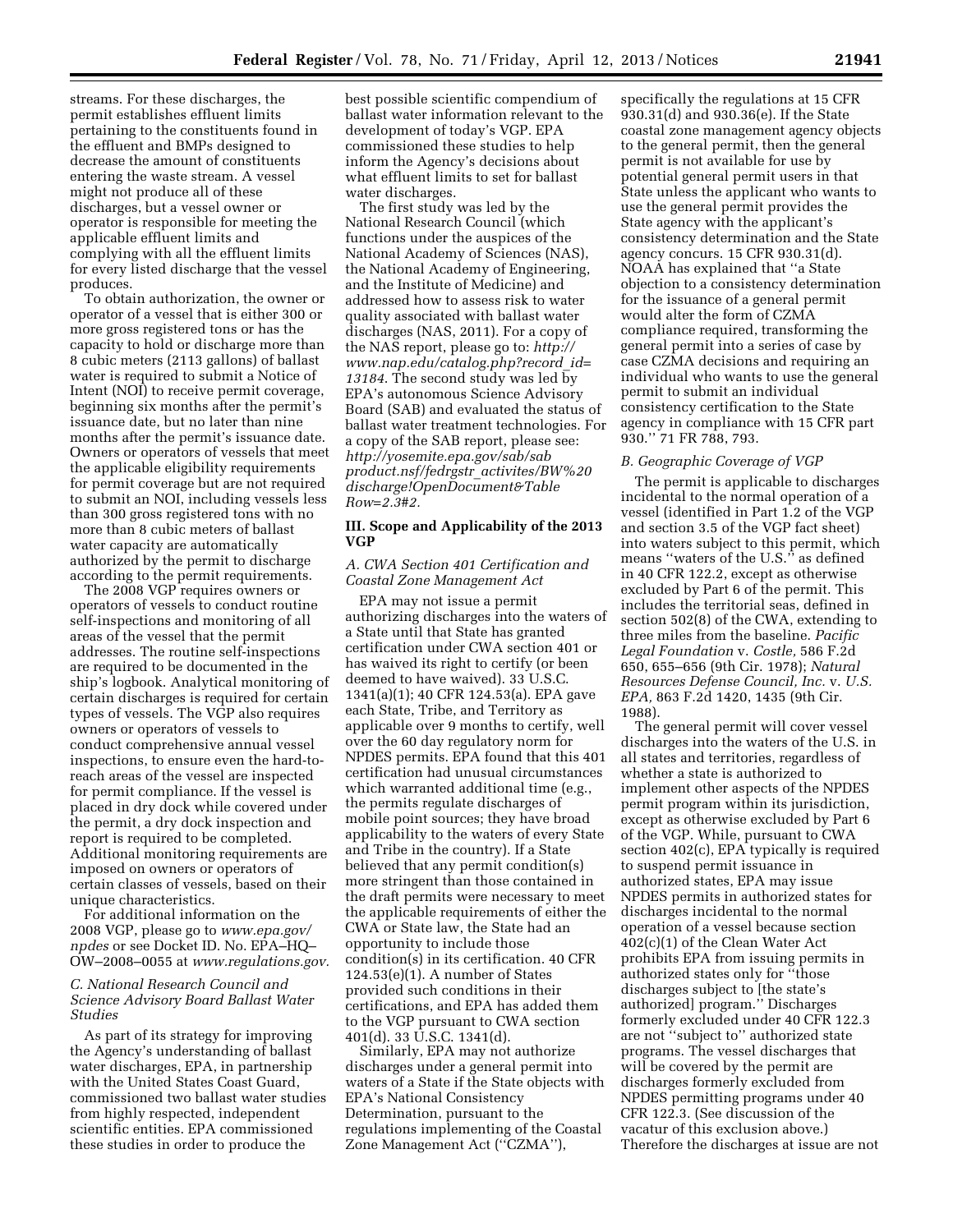considered a part of any currently authorized state NPDES program. See 40 CFR 123.1(i)(2) (where state programs have a greater scope of coverage than ''required'' under the federal program, that additional coverage is not part of the authorized program) and 40 CFR 123.1(g)(1) (authorized state programs are not required to prohibit point source discharges exempted under 40 CFR122.3).

## *C. Categories of Vessels Covered Under VGP*

The VGP applies to owners and operators of non-recreational vessels that are 79 feet (24.08 meters) and greater in length. The types of vessels covered under the VGP include cruise ships, ferries, barges, mobile offshore drilling units, oil tankers or petroleum tankers, bulk carriers, cargo ships, container ships, other cargo freighters, refrigerant ships, research vessels, emergency response vessels, including firefighting and police vessels, and any other vessels operating in a capacity as a means of transportation. Vessels of the Armed Forces of the United States are not eligible for coverage by this permit. The discharges eligible for coverage under this permit are those covered by the former exclusion in 40 CFR 122.3(a) prior to its vacatur.

# *D. Summary of VGP and Significant Changes from the Proposed VGP*

### 1. Ballast Water

Today's final permit contains numeric technology-based effluent limitations that are applicable to vessels with ballast water tanks and over time will largely replace the non-numeric effluent limitations (BMPs) for ballast water in the 2008 VGP. These limitations will achieve significant reductions in the number of living organisms discharged via ballast water into waters subject to this permit. Ballast water discharges are widely recognized as one of the primary sources (or vectors) for the spread of aquatic invasive species, also known as aquatic nuisance species (ANS). When species in ballast tanks are transported between waterbodies and discharged, they have potential for establishing new, non-indigenous populations that can cause severe economic and ecological impacts. EPA has expressed the numeric effluent limit for ballast water discharges as numbers of living organisms per cubic meter of ballast water (i.e. as a maximum acceptable concentration) because reducing the concentration of living organisms will reduce inoculum densities of potential invasive species discharged in a vessel's ballast water, i.e., thereby reducing the

risk posed by the discharge. Today's permit also contains maximum discharge limitations for certain biocides and residuals to limit the impact of these pollutants to waters subject to this permit. The final permit also allows most vessels which meet the treatment requirements to no longer perform ballast water exchange. Under the VGP, vessel owner/operators subject to the concentration-based numeric discharge limitations are able to meet these limits in one of four ways: treat ballast water to meet the applicable numeric limits of the VGP prior to discharge; transfer the ship's ballast water to a third party for treatment at an NPDES permitted facility; use treated municipal/potable water as ballast water; or not discharge ballast water. As in the 2008 VGP, vessels enrolled in, and meeting the requirements of the U.S. Coast Guard's Shipboard Technology Evaluation Program (STEP) would be deemed to be in compliance with the numeric limitations.

As in the 2008 VGP, EPA has included certain mandatory practices for all vessels. These requirements are consistent with EPA's Science Advisory Board's recommendations to reduce risks at multiple points in the ballast's operations (See EPA SAB 2011, available at *[http://yosemite.epa.gov/sab/](http://yosemite.epa.gov/sab/sabproduct.nsf/fedrgstr_activites/6FFF1BFB6F4E09FD852578CB006E0149/$File/EPA-SAB-11-009-unsigned.pdf)  [sabproduct.nsf/fedrgstr](http://yosemite.epa.gov/sab/sabproduct.nsf/fedrgstr_activites/6FFF1BFB6F4E09FD852578CB006E0149/$File/EPA-SAB-11-009-unsigned.pdf)*\_*activites/6FFF1 [BFB6F4E09FD852578CB006E0149/](http://yosemite.epa.gov/sab/sabproduct.nsf/fedrgstr_activites/6FFF1BFB6F4E09FD852578CB006E0149/$File/EPA-SAB-11-009-unsigned.pdf)  [\\$File/EPA-SAB-11-009-unsigned.pdf](http://yosemite.epa.gov/sab/sabproduct.nsf/fedrgstr_activites/6FFF1BFB6F4E09FD852578CB006E0149/$File/EPA-SAB-11-009-unsigned.pdf)*). Some of the mandatory practices for all vessels equipped with ballast water tanks that operate in waters of the U.S are to: avoid the discharge of ballast water into waters subject to this permit that are within or that may directly affect marine sanctuaries, marine preserves, marine parks, shellfish beds, or coral reefs; minimize or avoid uptake of ballast water in the listed areas and situations; clean ballast tanks regularly to remove sediments in mid-ocean or under controlled arrangements in port, or at drydock; when feasible and safe, vessels must use ballast water pumps instead of gravity draining to empty your ballast water tanks (to remove larger living organisms); and minimize the discharge of ballast water essential for vessel operations while in the waters subject to this permit. EPA estimated the cost and burden of the ballast water requirements in its economic analysis for the permit.

EPA has determined that Best Available Technology Economically Achievable (BAT) over time will be a function of a vessel's construction date, size, and class. The VGP imposes several best management practices (BMPs) for vessels until they are required to meet the numeric ballast

water limits that EPA has found to be available, practicable and economically achievable. These interim requirements are substantially similar to those in the 2008 VGP. One of the interim management measures is that all vessels which operate outside of the Exclusive Economic Zone (EEZ) that are equipped to carry ballast water and enter the Great Lakes via the Saint Lawrence Seaway System must conduct ballast water exchange or saltwater flushing (as applicable) of ballast water tanks 200 nautical miles from any shore before entering either the U.S. or Canadian waters of the Seaway System.

For certain existing vessels, EPA proposed a staggered implementation schedule to require the vessel to meet the numeric effluent limitations by the first drydocking after January 1, 2014 or January 1, 2016 depending on vessel size, which may extend beyond the permit term for certain vessels. EPA has finalized this schedule. However, EPA has adjusted the date in the final VGP defining ''new build'' vessels—which are vessels that are subject to numeric limits immediately upon the effective date of today's permit—from those vessels that are newly constructed after January 1, 2012 to those that are newly constructed after December 1, 2013. EPA notes that this time schedule is consistent with the timelines set forth in the U.S. Coast Guard's March 2012 final ballast water discharge standard rulemaking.

In today's permit, the numeric concentration-based treatment limits for ballast water discharges do not apply to some vessels, such as inland and certain seagoing vessels less than 1600 gross registered tons; vessels operating exclusively within a limited area on short voyages; unmanned, unpowered barges; and vessels built before January 1, 2009 that operate exclusively in the Laurentian Great Lakes (referred to as ''Lakers''). The draft VGP would have required any vessel (not otherwise exempt) with greater than 8 cubic meters of ballast water capacity to meet the numeric ballast effluent limitations for ballast water. In response to comments questioning the availability of systems for these vessels, EPA reconsidered the issue and concluded that though technologies are promising for future development, numeric ballast water treatment limits for inland and seagoing vessels less than 1600 gross registered tons do not represent BAT at this time or over the life of the permit. Among other things, most ballast water treatment systems have been designed for larger vessels and/or vessels which only uptake or discharge ballast water on either end of longer voyages.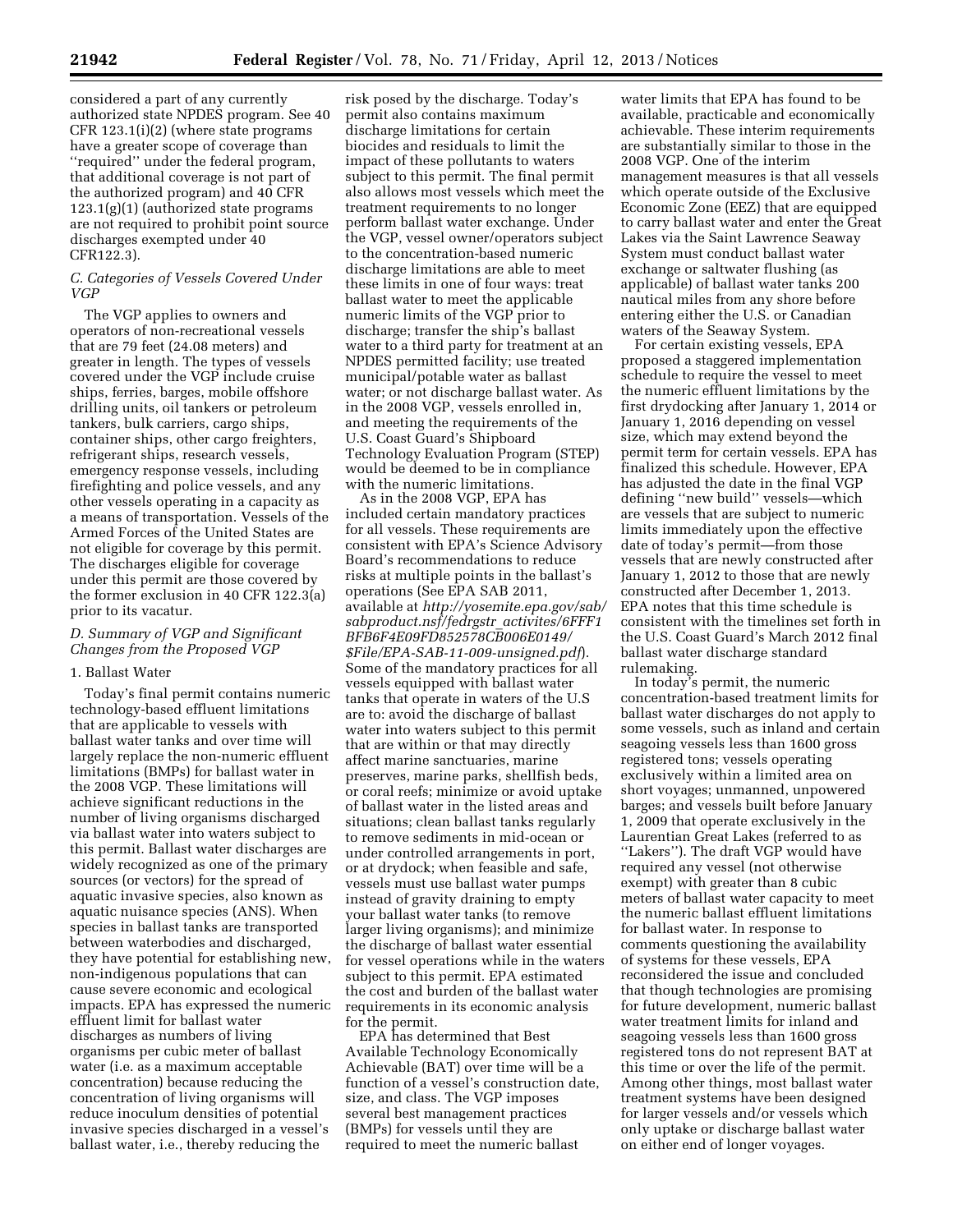With respect to Lakers that are not subject to the numeric limits found in Part 2.2.3.5 of the VGP, EPA has expanded the definition of Lakers to include vessels that operate exclusively in the Laurentian Great Lakes (i.e., existing vessels that operate upstream of the waters of the St. Lawrence River west of a rhumb line drawn from Cap de Rosiers to West Point, Anticosti Island, and west of a line along 63 W. longitude from Anticosti Island to the north shore of the St. Lawrence River). After considering public comment, EPA has determined that effluent limits based on ballast water treatment do not reflect BAT for existing vessels operating exclusively in the Laurentian Great Lakes at this time. Today's VGP includes three management measures specific to Lakers which EPA believes reflect BAT, and represent common sense approaches to managing ballast water discharges for vessels when they have not installed ballast water treatment systems.

Additionally, as proposed, the final VGP requires vessels entering the Great Lakes utilizing a ballast water treatment system to conduct ballast water exchange or saltwater flushing (as applicable) in addition to meeting the numeric limits for ballast water once they apply: (1) The vessel operates outside the Exclusive Economic Zone (EEZ) and more than 200 nm from any shore and then enters the Great Lakes, and (2) the vessel has taken on ballast water that has a salinity of less than 18 ppt from a coastal, estuarine, or freshwater ecosystem within the previous month. If a vessel meeting the description in (1) has not taken on ballast water with a salinity of less than 18 ppt in the previous month, the master of the vessel would be required to certify to this effect as part of the ballast water recordkeeping requirements before entering the Great Lakes. EPA believes that such a requirement significantly reduces the risk of new invasions from vessels entering the Great Lakes, but the Agency, for reasons pertaining to the efficacy of the requirement in other aquatic environments, has not extended it to other U.S. waters. Please see section 4.4.3.9 of the VGP Fact Sheet for discussion.

#### 2. Non-Ballast Water

Compared to the 2008 VGP, today's VGP imposes more prescriptive technology-based effluent limits in the form of Best Management Practices for discharges of oil to sea interfaces. The VGP requires that all powered vessels must use ''environmentally acceptable lubricants'' in their oil-to-sea interfaces

unless it is technically infeasible to do so. Based on public comment received on the proposal, EPA clarified that, by using the reference to ''technically infeasible,'' EPA intends to refer to situations when: no EAL products are approved for use in a given application that meet manufacturer specifications for that equipment; users of products that are pre-lubricated (e.g., wire ropes) have no available alternatives manufactured with EALs; products meeting a manufacturers specifications are not available within any port in which the vessel calls; or changes to use an EAL must wait until the vessel's next drydocking. EPA expects that it will be technically feasible for a significant portion of vessel operators to use EALs, particularly for newly built vessels, during this permit term. These requirements will reduce the toxicity of thousands of gallons or more of oil leaked into U.S. waters every year.

In addition, EPA clarified that, even though the final permit requires that wire ropes or cables and other equipment must be thoroughly wiped down to remove excess lubricant before being placed into service and after periodic lubrication, wipe downs to remove excess lubricant are not required if doing so is deemed unsafe by the Master of the vessel.

Additionally, in the event that the permitting moratorium for commercial fishing vessels is not extended past December 18, 2014, today's permit will be available to authorize the discharge of fish hold effluent and will establish appropriate Best Management Practices for this discharge type after that date. Among other things, the proposed VGP contained a provision prohibiting the discard of unused bait overboard. In response to comments, the final VGP limits the scope this prohibition and clarifies that it applies only to unused live bait. Moreover, the prohibition does not apply to the unused live bait that is discharged into the same waterbody or watershed from which it was caught. The adjusted prohibition render it easy to implement and consistent with typical management practices regarding the use of live bait, while at the same time significantly reducing the risk of new invasive species (including fish pathogens) introductions attributable to the release of unused bait.

EPA has also included numeric limits for exhaust gas scrubber effluent that are generally consistent with those established by International Maritime Organization guidelines for this discharge type. Today's permit includes a revised discharge standard from washwater from the exhaust gas scrubber treatment system for pH. EPA

believes the revised limit is both technically feasible and will ensure the discharge does not pose an unacceptable risk to receiving water. The proposed pH limit of no less than 6.5 was modified to better align with the IMO guidelines, and therefore, the final VGP requires that the discharge washwater must have a pH of no less than 6.0 measured at the ship's overboard discharge. See discussion in section 4.4.26 of the VGP Fact Sheet for additional discussion.

The VGP contains monitoring requirements for certain larger vessels for ballast water, bilgewater, graywater, and/or exhaust gas scrubber effluent if they discharge into waters subject to the permit. EPA has included these monitoring requirements to assure treatment systems are performing as required (when applicable) and to generate additional information for EPA's future analyses. Based on public comments received on the proposed VGP, EPA has adjusted the frequency of monitoring for some or all parameters for each discharge type and/or applicability thresholds for vessels which must conduct monitoring. These revisions in the final VGP have generally resulted in a reduced burden for the regulated industry relative to the proposed VGP. EPA estimated the cost and burden of these requirements in its economic analysis for the permit. EPA had taken comment on more stringent 5 ppm bilgewater oil and grease discharge limits for new build vessels in the VGP; based upon further analysis, EPA decided to retain the 15 ppm limit in the final permit but plans to work with our international partners at the IMO to explore the issue further.

The final VGP requires new build vessels greater than 400 gross tons which discharge bilgewater into waters subject to this permit to annually collect a sample of the bilgewater effluent for analysis of oil using specified methods to demonstrate treatment equipment maintenance and compliance with this permit and record the reading on the oil content meter. If the vessel has a typeapproved oil discharge monitoring system including an overboard discharge control unit that prevents bilgewater discharges above 5 ppm and has two consecutive years' worth of analytical monitoring results that are below 5 ppm for oil and grease during the permit term, a vessel may cease conducting the annual analytical bilgewater monitoring for the rest of the permit term.

#### 3. Administrative Improvements

EPA has made several efficiency improvements, including clarifying that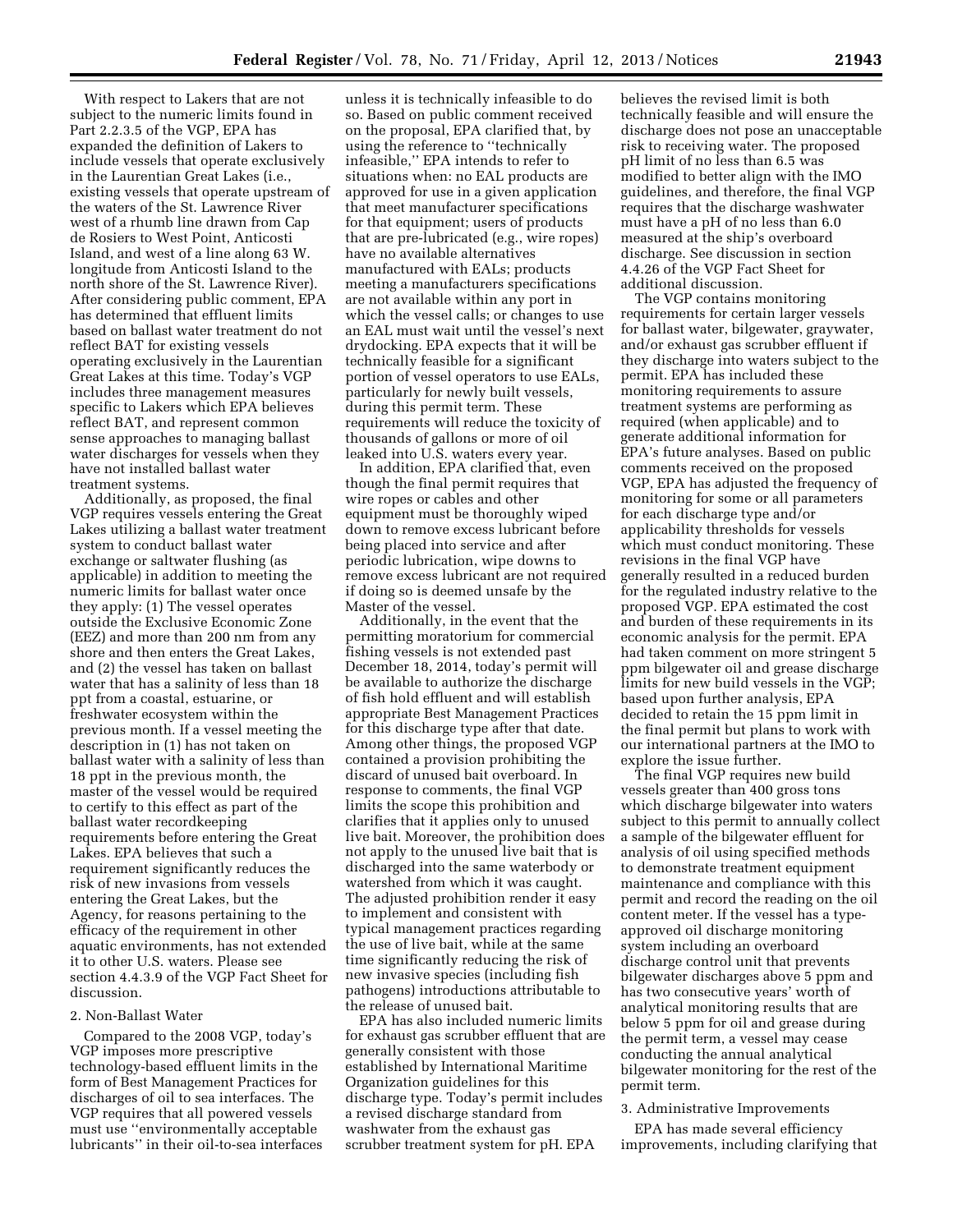electronic recordkeeping is allowed under the permit, eliminating duplicative reporting, and allowing consolidated reporting for certain vessels.

Under today's final VGP, permittees not required to submit a NOI are required to complete and keep a Permit Authorization and Record of Inspection (PARI) Form onboard their vessel at all times. The final VGP contains the PARI form requirement because the Agency believes it is an efficient way for the owner/operator to certify that they have read and agreed to comply with the terms of the permit, and demonstrate basic understanding of the permit's terms and conditions. In addition, the form will provide EPA (or its authorized representative) with a standardized foundation for conducting inspections. Under the final VGP, EPA has consolidated the one-time report and annual noncompliance report into one annual report. As discussed in the fact sheet for today's permit, EPA found that the 2008 VGP reporting requirements resulted in confusion among some permittees. EPA believes that having a single annual report that permittees must file, which can include all of the permittee's analytical monitoring results (as applicable) for the previous year, will reduce this confusion and result in better information for the Agency. Additionally, while the proposed VGP allowed operators of unmanned, unpowered barges to complete combined annual reports if they meet certain criteria, the final VGP expands the ability for certain vessels (unmanned unpowered barges and vessels under 300 gross tons) to submit a combined annual report, if they meet specified criteria, to maximize efficiency and reduce the burden on a significant portion of the regulated universe. Many of these vessels are fundamentally similar and have a limited number of discharges. Vessels less than 300 gross tons, as a class, tend to produce lower volumes of effluent than their larger ocean going counterparts. Hence, EPA has broadened the applicability of this provision in order to provide an efficient way to gather information by the agency without sacrificing data quality.

## **IV. Analysis of Economic Impacts of VGP**

EPA performed an economic analysis for the VGP to evaluate the incremental costs of requirements in the permit. This analysis is available in the docket for today's permit. A summary of the analysis follows.

### *A. Analysis of VGP costs*

EPA estimates that approximately 60,000 domestic flag and 12,400 foreign flag vessels would be covered under the VGP, but only a subset of these vessels would incur incremental costs as a result of the revised VGP requirements. To estimate the effect of revised permit requirements on an industry as a whole, EPA's VGP analysis takes into account previous conditions and determines how the industry would act in the future in the absence of revised permit requirements. The baseline for this analysis is full industry compliance with existing federal and state regulations, including the 2008 VGP in the case of vessels currently covered by that permit; and current industry practices or standards that exceed current regulations to the extent that they can be empirically observed. In addition, a number of laws and associated regulations (including the National Invasive Species Act; the Act to Prevent Pollution from Ships; the Comprehensive Environmental Response, Compensation, and Liability Act; the Organotin Anti-fouling Paint Control Act; and others) already cover certain discharges that would be subject to the new permitting regime. The overlap between revised permit requirements and existing regulations and practices is discussed at greater length in the economic analysis.

EPA estimated incremental compliance costs to commercial vessels associated with revised permit's practices and discharge categories identified and the paperwork burden costs. Incremental costs are understood to result from the inclusion of all commercial fishing vessels 79 feet or larger under the VGP. As noted above, the moratorium on coverage for commercial fishing vessels and vessels less than 79 feet expires on December 18, 2014. Commercial fishing vessels 79 feet or larger will be covered by the VGP, and most non-recreational vessels less than 79 feet, including commercial fishing vessels, are expected to be covered by the sVGP. Changes in compliance costs also result from streamlining selected requirements, which is expected to reduce compliance costs for owners of certain vessels. Overall, EPA finds that revisions in the VGP requirements could result in aggregate annual incremental costs for domestic vessels ranging between \$7.2 and \$23.0 million (in 2010\$). This includes the paperwork burden costs and the sum of all practices for applicable discharge categories for all vessels estimated to be covered by the revised VGP. EPA notes that the total

national cost estimate may be overly conservative (i.e. an overestimate of costs attributable to the permit) due to the inclusion of costs associated with commercial fishing vessels. The total annual compliance costs resulting from the 2013 VGP is reduced by \$627,635 to \$2,296,526 for the first year of permit coverage year as these vessels are not required to obtain NPDES coverage until at least December 18, 2014.

The average per vessel compliance costs range between \$51 and \$7,004 per vessel. There is considerable uncertainty in the assumptions used for several practices and discharge categories and these estimates therefore provide illustrative ranges of the costs potentially associated with the 2013 VGP rather than incremental costs incurred by any given vessel owner. Tank ships have the highest average compliance costs; this is driven by potential incremental costs for oil tankers exclusively engaged in coastwise trade that may install and operate onboard ballast water treatment systems to meet the 2013 VGP requirements applicable to ballast water discharges.

To evaluate economic impacts of revised VGP requirements on the water transportation, fishing, and mining industries, EPA performed a firm-level analysis. The firm-level analysis examines the impact of any incremental cost per vessel to comply with the revised VGP requirements on model firms that represent the financial conditions of ''typical'' businesses in each of the examined industry sectors. More than ninety percent of the firms in the water transportation and fishing industries, and in the drilling oil and gas wells segment of the mining industry, are small, and EPA believes it is unlikely that firm-level impacts would be significant among large firms in this industry. Therefore, a firm-level analysis focuses on assessment of impacts on small businesses. To evaluate the potential impact of the final VGP on small entities, EPA used a costto-revenue test to evaluate the potential severity of economic impact on vessels and facilities owned by small entities. The test calculates annualized pre-tax compliance cost as a percentage of total revenues and uses a threshold of 1 and 3 percent to identify facilities that would be significantly impacted as a result of this Permit.

EPA applied a cost-to-revenue test which calculates annualized pre-tax compliance cost as a percentage of total revenues and used a threshold of 1 and 3% to identify entities that would be significantly impacted as a result of this Permit. The total number of entities